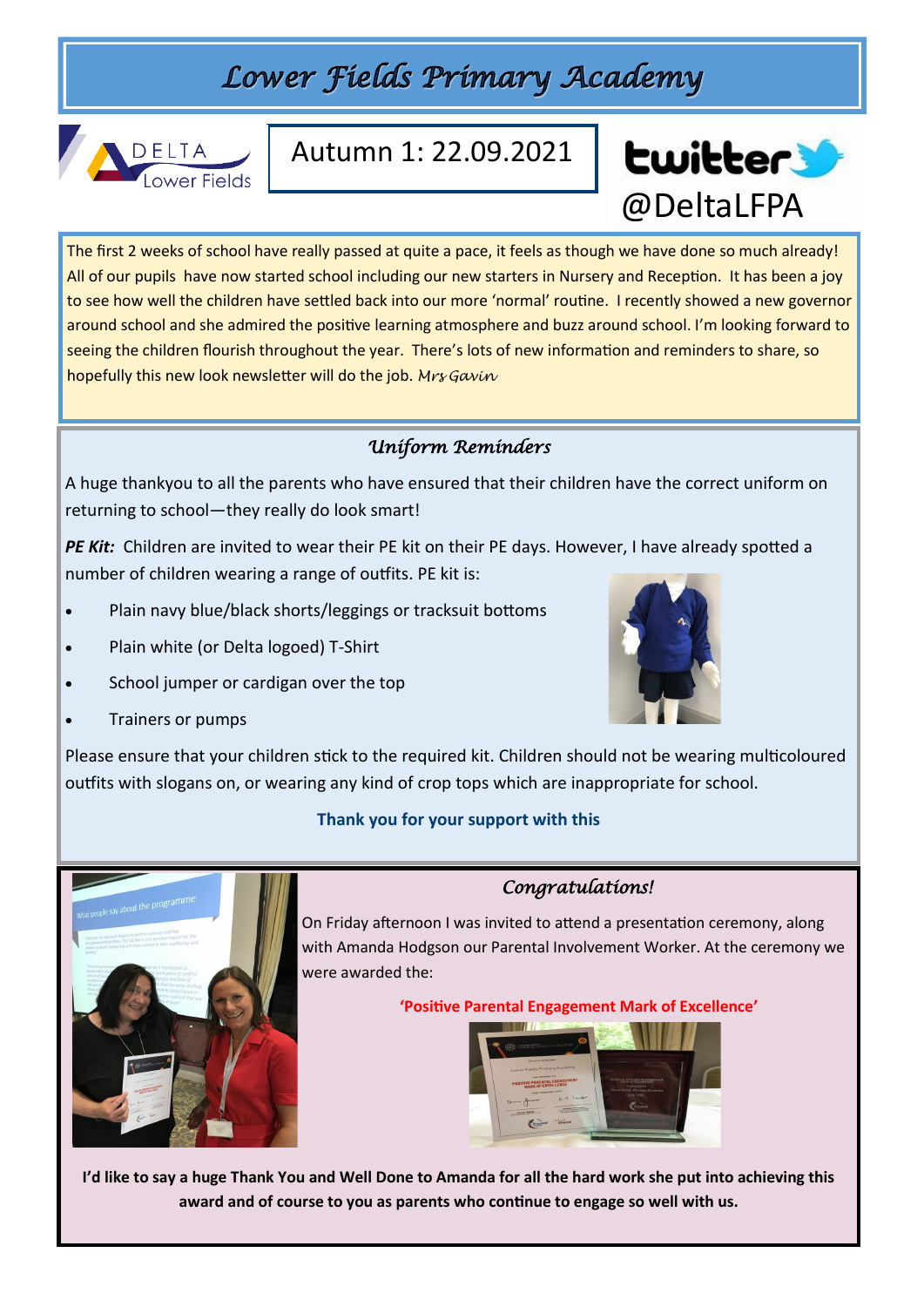

It is crucial that all pupils come to school on time, everyday, unless they are too ill to be here. Many children have already missed such a lot of learning time due to Covid, so we all need to work hard to ensure pupils can meet their year group expectations by attending school everyday.

**Start of the Day**: Pupils are asked to arrive between **8.45am and 8.55am**. After 8.55am pupils are late and the doors will close. Children will then have to enter school via the main office. Learning begins as soon as the day begins, so pupils who are late will miss out on learning.

**End of the Day:** Children should be collected at **3.15pm**. Any children not collected by 3.25pm will be taken to the main office and parents contacted. Please help us and our staff by being on time. If an emergency occurs and you know that you will be late, please phone the school office and let us know.

**Absence:** Please report any pupil absence by **8.45am.** If a child is absent and we do not receive a phone call or message from parents, we will visit the home or arrange a visit to ensure that the child is safe. We work with a company called BCL (many of you will know Ben from visits that he has previously made) and you will also see members of their staff on the gate talking to families who are late. We aim to work closely with families who are struggling with attendance, but ultimately poor attendance can lead to prosecution.